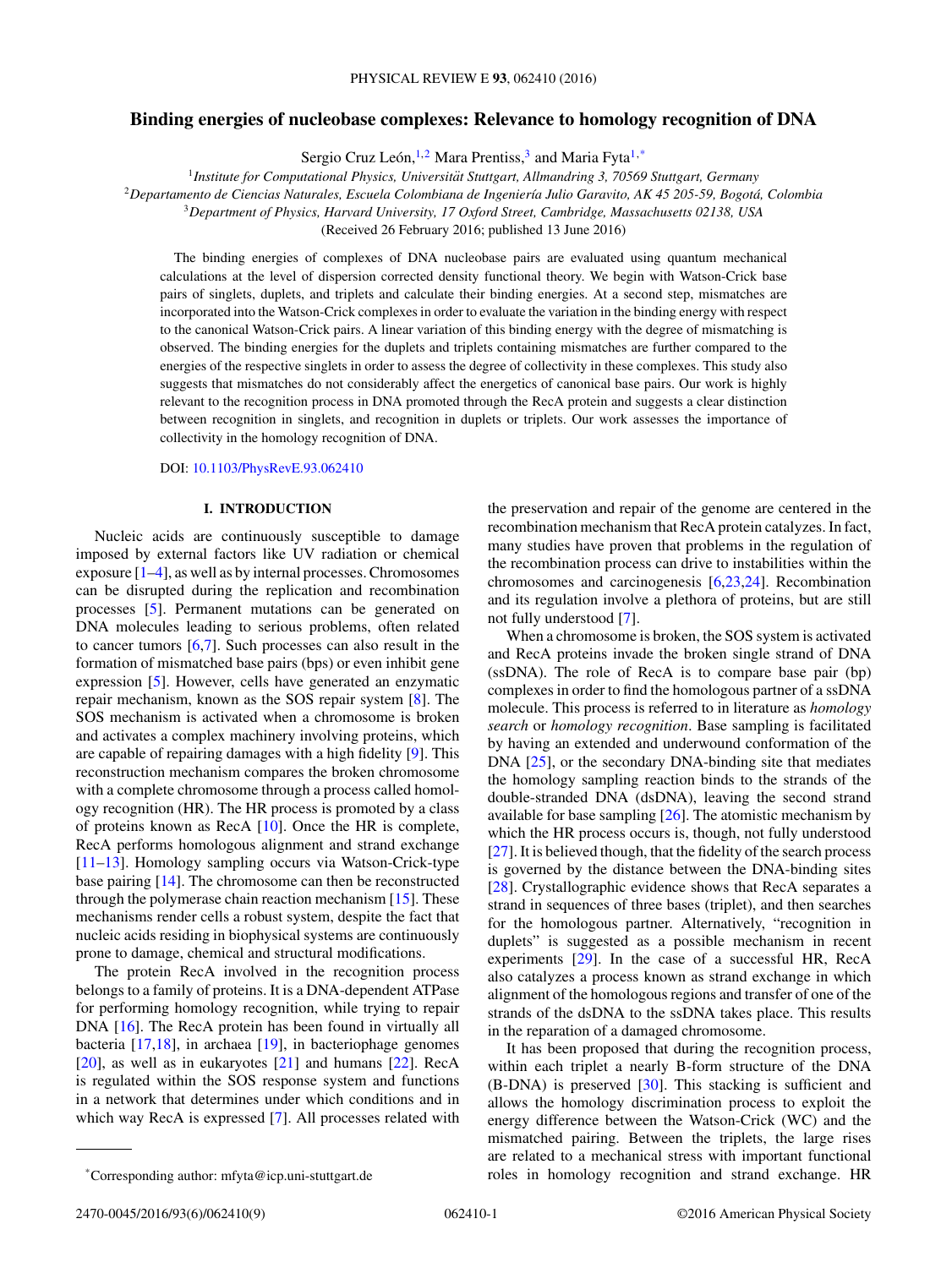<span id="page-1-0"></span>attempts to verify whether a dsDNA is complementary to the target ssDNA, as implied above. For a correct pairing the complex must remain stable. For mismatched pairing (even if this involves only one mismatched base pair), the complex must rapidly unbind. In thermodynamic equilibrium, the populations in different binding configurations are determined by their binding energies. These can control the rapidness and accuracy of the recognition process [\[30\]](#page-7-0). It has also been proposed that in sequence recognition one mismatch in the B-DNA produces collective destabilization that extends to approximately six base pairs [\[31\]](#page-7-0). Experiments on homology recognition for B-DNA, when abasic sites are added to divide the bases, showed that dividing into groups improved recognition in comparison with recognition in B-form [\[32\]](#page-7-0).

Additional information, such as the biochemical details of RecA were recently reported [\[33,34\]](#page-7-0), as well as the geometry of the DNA strands probed by the RecA protein [\[35\]](#page-7-0). Nevertheless, details on the HR and strand exchange are further being investigated [\[29,30,36–38\]](#page-7-0). Several physical arguments have been followed to unravel in detail the recognition process. For example, studies have underlined the importance of taking into account the deformation of the backbone due to the presence of RecA [\[30\]](#page-7-0) or the entropy and enthalpic effects involved in the process [\[29\]](#page-7-0). Recently, a detailed mechanism for HR based on a decision tree was suggested [\[39\]](#page-7-0). Within that model, collective effects are a key step in the decision cascade in HR [\[40\]](#page-7-0).

Following, these previous investigations, our work aims to evaluate the role of collective effects in the HR process from a basic physical concept: the interaction energy. Based on plain physical arguments, this research explores the difference between recognition in singlets and recognition in duplets or triplets in agreement with the decision tree model [\[39\]](#page-7-0). To our knowledge, such an approach has not been used before and can provide valuable insight into fine differences within DNA, which can be essential for the HR process. From our view of the relevant studies, one experimental work refers to binding energies of the two ss-DNA sites without allowing for a comparable quantitative analysis to our data [\[28\]](#page-7-0). In this respect, our approach provides a novel investigation path, which relies only on basic physical concepts to understand complex biophysical processes. This paper is organized as follows: in Sec.  $\Pi$  the methodology used is presented, in Sec.  $\Pi$ the results are analyzed and discussed in Sec. [IV,](#page-5-0) while in Sec. [V](#page-6-0) the conclusions are given.

# **II. METHODOLOGY**

Quantum mechanical calculations were used to determine the binding energy of different DNA base-pair complexes as a function of the number of mismatched DNA base pairs therein. The average binding energy for each system was obtained through a density functional theory (DFT)  $[41, 42]$  approach as implemented in SIESTA [\[43\]](#page-7-0). All structures were equilibrated until the atomic forces reached  $0.04 \text{ eV/A}$ . An energy cutoff of 300 Ry and triple-*ζ* basis plus polarization orbitals were used. Efficient pseudopotentials for the simulations were considered [\[44\]](#page-7-0), as well as two different approximations for the exchangecorrelation functional. The first is the generalized gradient approximation, which can well reproduce both hydrogen

and covalent bonds [\[45,46\]](#page-7-0). For this, the approach proposed by Perdew, Burke, and Ernzerhof (PBE) was taken [\[47\]](#page-7-0). For the inclusion of long-range interactions, a nonempirical long-range exchange-correlation functional (vdW-DF2) was assumed [\[48\]](#page-7-0). The use of both functionals, PBE and vdW-DF2, is based on two reasons. First, our benchmark simulations showed that the use of the more complex vdW-DF2 functional after a first relaxation of the structures with the PBE functional is computationally more efficient than applying directly the vdW-DF2 functional. Second, it is possible to assess the role of the long-range dispersive interactions in the DNA complexes. The simulations are performed at zero temperature, without any interaction between the strands and the RecA protein, and excluding any surrounding aqueous medium.

The simulated structures are dsDNA stacked base-pair complexes of the B-form, which are typically involved in the recognition process [\[33\]](#page-7-0). These include two helical strands, each having the phosphate and sugar groups and a nitrogenous nucleobase (adenine (A), thymine (T), guanine (G), and cytosine (C)) [\[49\]](#page-7-0). Besides the canonical WC pairs (A-T and C-G), other mismatched pairing combinations are possible [\[50,](#page-7-0)[51\]](#page-8-0), a representative fraction of which are considered here. The binding energies for singlet, duplet, and triplet complexes of one, two, and three bps, respectively, with and without the presence of mismatches are calculated. All structures were generated using the *nucleic acid builder*[\[52\]](#page-8-0). Hydrogen atoms were added wherever necessary to assure that the structures are kept neutral. In the following, we will use the notation ATC-TAG for a dsDNA formed by a  $3'$ -A-T-C-5' strand hydrogen bonded to a 5'-T-A-G-3' strand.

All systems considered here, were structurally relaxed using the PBE approach by adding constraints to the backbone. The constraints had to be added as the structures are very small and relaxation would significantly affect their helical form. These structures were next reoptimized at the level of dispersion correction (vdW-DF2) for all possible canonical and mismatched bps. The results shown will be based on the vdW-DF2 calculations, unless otherwise stated. Due to the use of atomic orbitals in our DFT approach, the counterpoise correction for basis set superposition error (BSSE) [\[53\]](#page-8-0) was taken into account in the energy calculations. According to this, the binding energy  $\Delta E_{bind}$  is evaluated as

$$
\Delta E_{\text{bind}} = E_C - E_1^{\text{ghost}} - E_2^{\text{ghost}}.\tag{1}
$$

In this expression,  $E_C$  is the total energy of both weakly bonded monomers in the complex, and  $E_i^{\text{ghost}}$  (*i* = 1,2) is the total energy of the monomer *i* of the complex calculated using the ghost atomic orbitals of the other monomer. Each monomer is defined as one strand in the stacked base-pair complexes. The binding energy calculated here is related to the free energy revealing a mechanism for HR.

### **III. RESULTS**

In order to evaluate the collective effects in HR the binding energies for all nucleobase complexes are calculated based on Eq. (1). We observe in which way the binding energy is being altered due to the presence of mismatches. The difference in the binding energy of the duplets and triplets compared to the sum of the binding energies of the respective singlets is also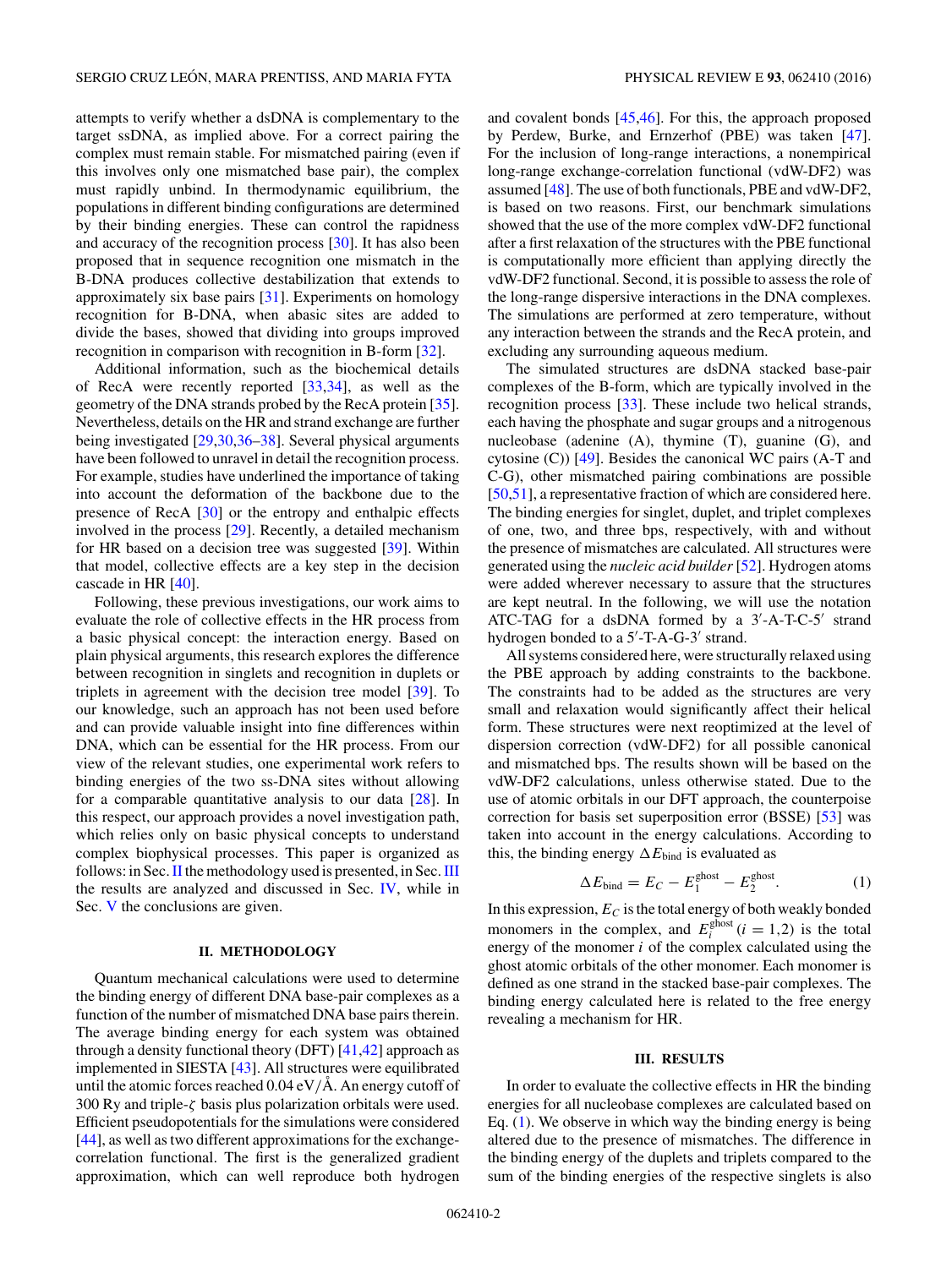<span id="page-2-0"></span>

FIG. 1. Typical singlets studied in this work: (a) the A-T bp and (b) the G-C bp both including the backbone. In (c) and (d) the A-T bp and the  $A-C1<sup>d</sup>$  bp both without the backbone are depicted. All structures were relaxed with the vdW-DF2 functional. The atom labeling shown in  $(c)$  and  $(d)$  is used in the analysis in Tables I and II. Carbon, hydrogen, oxygen, nitrogen, and phosphorous atoms are shown in cyan, white, red, blue, and gold, respectively. The same coloring scheme is used in all figures.

estimated. A large difference would point to strong collectivity effects in the HR process.

# **A. Singlets**

We begin our analysis with singlets, that is a single base pair (canonical or mismatched). Typical singlets modeled in this work are depicted in Fig. 1. For the canonical WC pairing, A-T and G-C are taken. For mismatched pairing, we choose the purine-pyrimidine mismatch A-C depicted in Fig. 1. This atomic arrangement has been found stable and was labeled A-C1<sup>d</sup> [\[54\]](#page-8-0). The A-T and A-C bps also serve as a benchmark as relevant literature data are available.

The DFT energies obtained from this work are tested against available crystallographic data [\[56,57\]](#page-8-0), previous DFT [\[55\]](#page-8-0), and more accurate MP2 and CCSD(T) simulations [\[54\]](#page-8-0). Our results and a comparison to reference data on structural properties and energies are summarized in Tables I and II. The comparison is very good taking into account the level of accuracy of the DFT approach. The largest difference in the bond lengths was found equal to  $0.28 \text{ Å}$  and  $0.07 \text{ Å}$  for the WC and mismatched pairing, respectively. The binding energy calculated through Eq. [\(1\)](#page-1-0) leads to a relative error of  $\approx$ 17% for PBE and  $\approx$ 14% for vdW-DF2. More accurate results for the energies are obtained from the dispersion corrected

TABLE I. Hydrogen bond lengths  $(d)$  (in  $\AA$ ) within the singlets of Fig. 1 obtained through the vdW-DF2 approach. The results correspond to the singlets without the backbone. The atom labels correspond to that figure. These are compared to respective literature data ( $d^{\text{ref}}$ ). The relative error (in %) obtained from the comparison is also given.

| bp       | <b>Bonds</b>  | d    | $d^{\text{ref}}$ | Error |
|----------|---------------|------|------------------|-------|
| $A-T$    | N6-04         | 2.95 | $2.67$ [55]      | 10.5  |
|          | $N1-N3$       | 2.88 | $2.79$ [55]      | 3.2   |
| $A-C1^d$ | $N1(A)-N4(C)$ | 2.86 | $2.93$ [54]      | 2.4   |
|          | $N6(A)-N3(C)$ | 2.86 | $2.91$ [54]      | 1.7   |

simulations compared to the PBE approach, as expected. The hydrogen bonding, though, depending on its directionality can sometimes be better captured by a PBE approach [\[46\]](#page-7-0).

In the calculations for the singlets, we have neglected the backbone for simplicity and for allowing a comparison to available literature data mentioned above. In order to check the contribution of the backbone, we have repeated the calculations for the singlet bps including part of the backbone. Typical examples are shown in Fig. 1 for the WC bonded A-T and G-C. The binding energy from the PBE calculations for the A-T and G-C bps with the backbone were found equal to −0*.*72 and −1*.*34 eV, respectively. The vdW-DF2 binding energies are −0*.*70 and −1*.*26 eV, respectively. These energies show that the largest contribution to the binding energy comes from the base pairs and not from the backbone. Accordingly, the hydrogen bonding between the nucleobases in the pairs mostly influence the interaction of the two strands.

#### **B. Duplets**

At a second step, canonical WC and mismatched duplets are simulated. These are complexes of two stacked base pairs. In these simulations, the backbone is also included and kept fixed during relaxation. The influence of mismatched bps in the binding energies of the complexes is evaluated. Representative examples of the duplets are depicted in Fig. [2](#page-3-0) for both WC and mismatched bp complexes. We begin with two different WC duplets: AA-TT and GG-CC. The first one corresponds to the 3'-A-A-5' strand, which is hydrogen bonded to its complementary WC strand 5'-T-T-3'. In these WC duplets, the following mismatches are then incorporated: A-C, G-T, T-C, and T-T. (For purine-purine mismatches we have obtained unphysical results and do not further consider these. According to crystallographic evidence for such conformations, the

TABLE II.  $\Delta E_{bind}$  for WC and mismatched singlets without a backbone calculated through Eq. [\(1\)](#page-1-0). The DFT results are compared to more accurate MP2 and CCSD(T) schemes in the literature [\[54\]](#page-8-0). All values are in kcal/mol (eV).

| bp       | PBE.            | vdW-DF2         | Ref. [54]       |
|----------|-----------------|-----------------|-----------------|
| $A-T$    | $-18.15(-0.79)$ | $-17.30(-0.75)$ | $-15.4(-0.67)$  |
| G-C      | $-32.70(-1.42)$ | $-29.37(-1.27)$ | $-28.2(-1.22)$  |
| $A-C1^d$ | $-19.13(-0.83)$ | $-18.46(-0.80)$ | $-16.10(-0.70)$ |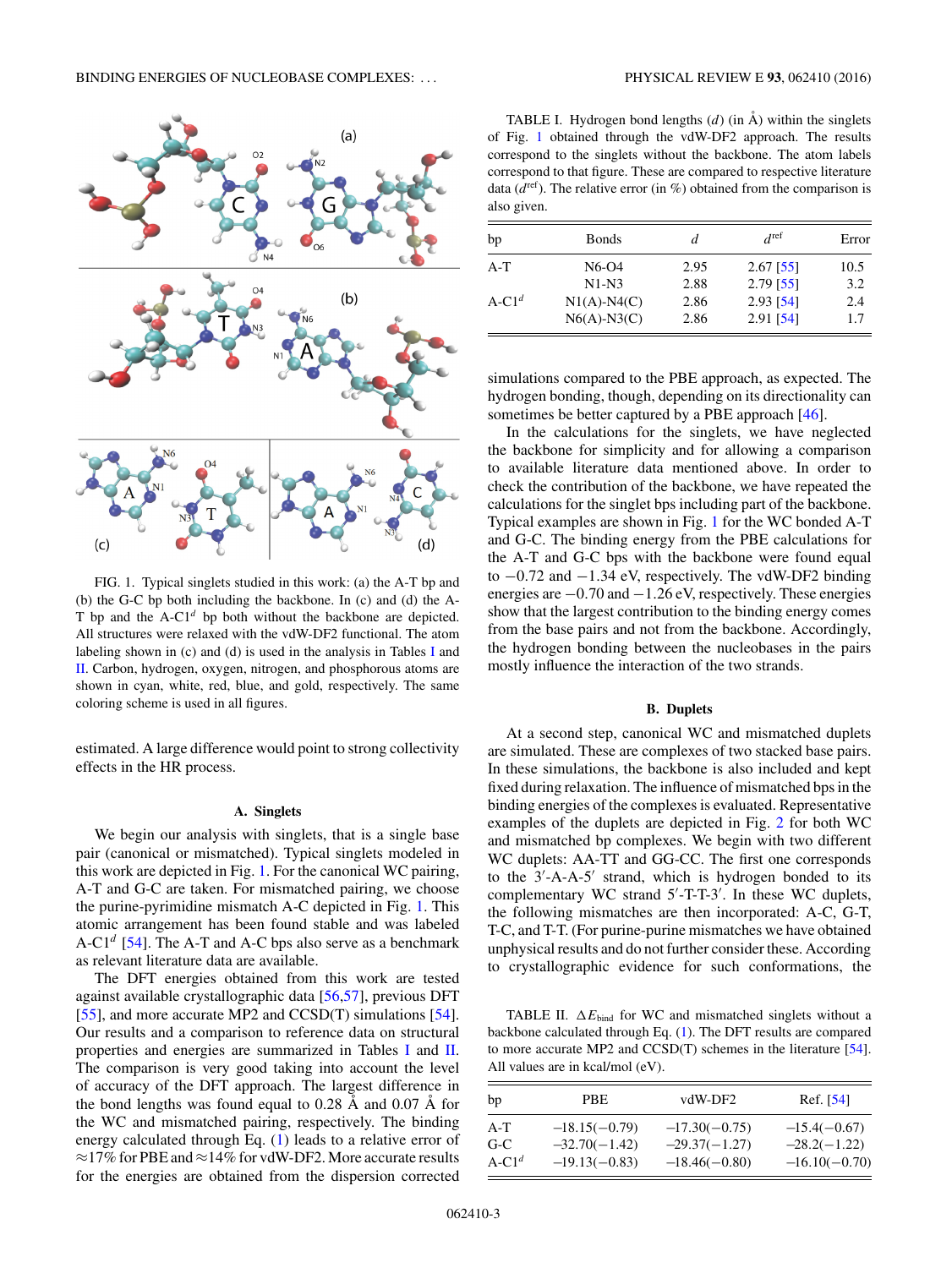<span id="page-3-0"></span>

FIG. 2. vdW-DF2 relaxed atomic structures of (a) the canonical WC AA-TT and (b) the mismatched AA-CC bps. The AA-CC complex includes two mismatched bps. Both are typical duplets in our calculations.

interstrand C1'-C1' distance is farther apart than in a standard B-DNA WC bp [\[50](#page-7-0)[,58–62\]](#page-8-0).) In the case of the A-C mismatch, we have simulated AA-TC, which is a duplet with one purine-pyrimidine mismatch (A-C) and one WC bp (A-T). The AA-CC duplet, which contains two purine-pyrimidine mismatches, is also modeled. Within the same concept, the GG-CC WC duplet is modeled and the respective mismatched complexes GG-CT (a duplet with one G-T mismatch) and GG-TT, a duplet with two G-T mismatches. We proceed in the same way for a number of one and two mismatches in the WC AA-TT and GG-CC stacked bp complexes as summarized in the graphs of Fig. 3. In these the binding energies are presented as a function of the number of mismatched bps. Results are shown for both exchange-correlation functionals for comparison.

Inspection of Fig. 3 reveals a more or less linear behavior in the binding energy as the number of the mismatched base pairs increases. This trend will be discussed in the following. The linearity holds for all cases, with small deviations seen in the A-C and G-T mismatches for the GG-CC complex. Since for the A-C mismatch in the AA-TT WC pair the linearity holds, the small deviation from linearity for the A-C mismatch in GG-CC points to a possible issue with the GA-CC mismatch. This GA-CC pair seems to have a larger energy than expected for linearity denoting that the A-C mismatch in the GA-CC bp makes the pair more unstable than within other complexes having an A-C mismatch (AA-TC in the upper left panel of Fig. 3). This will be further discussed in the triplet cases below. The smaller deviation from linearity for the G-T mismatch in the GG-CC bp in the PBE case is almost negligible for the more accurate vdW-DF2 calculations. Further focus on these vdW-DF2 energy values reveals that a positive binding energy



FIG. 3. Binding energies  $(\Delta E_{bind})$  for the WC duplets AA-TT (top) and GG-CC (bottom) with their respective mismatched combinations. The blue diamonds and red squares represent the PBE and vdW-DF2 results, respectively. In the *x* axes, "0" corresponds to the canonical WC pairing without mismatches, while "1" and "2" are pairings with one and two mismatches, respectively.

corresponds to TT-TT (T-T mismatch of the AT-AT bp) and CC-CC (C-C mismatch of the GC-GC bp). These bps are the most unfavorable ones according to our calculations.

Further observation of the energy values reveals that the two exchange-correlation functionals lead to very similar results, which deviate more as more mismatches are added. In all cases, we find that the PBE and vdW-DF2 results coincide for the WC pairing. They are very close when one mismatch is added and differ between 0.07 and 0.30 eV (for TT-TT and TT-GG, respectively) for two mismatches, that is the fully mismatched complex. Note that the same mismatches generated from different WC pairings may have slightly different binding energies. Specifically, the AA-CC mismatch can be generated either from the AA-TT WC bps or from the GG-CC bps by introducing two mismatches as implied above. Since the initial bps are structurally different, the same mismatches need to be accommodated within a different chemical environment in the AA-TT or GG-CC cases, resulting in slightly different binding energies. One should also have in mind that in our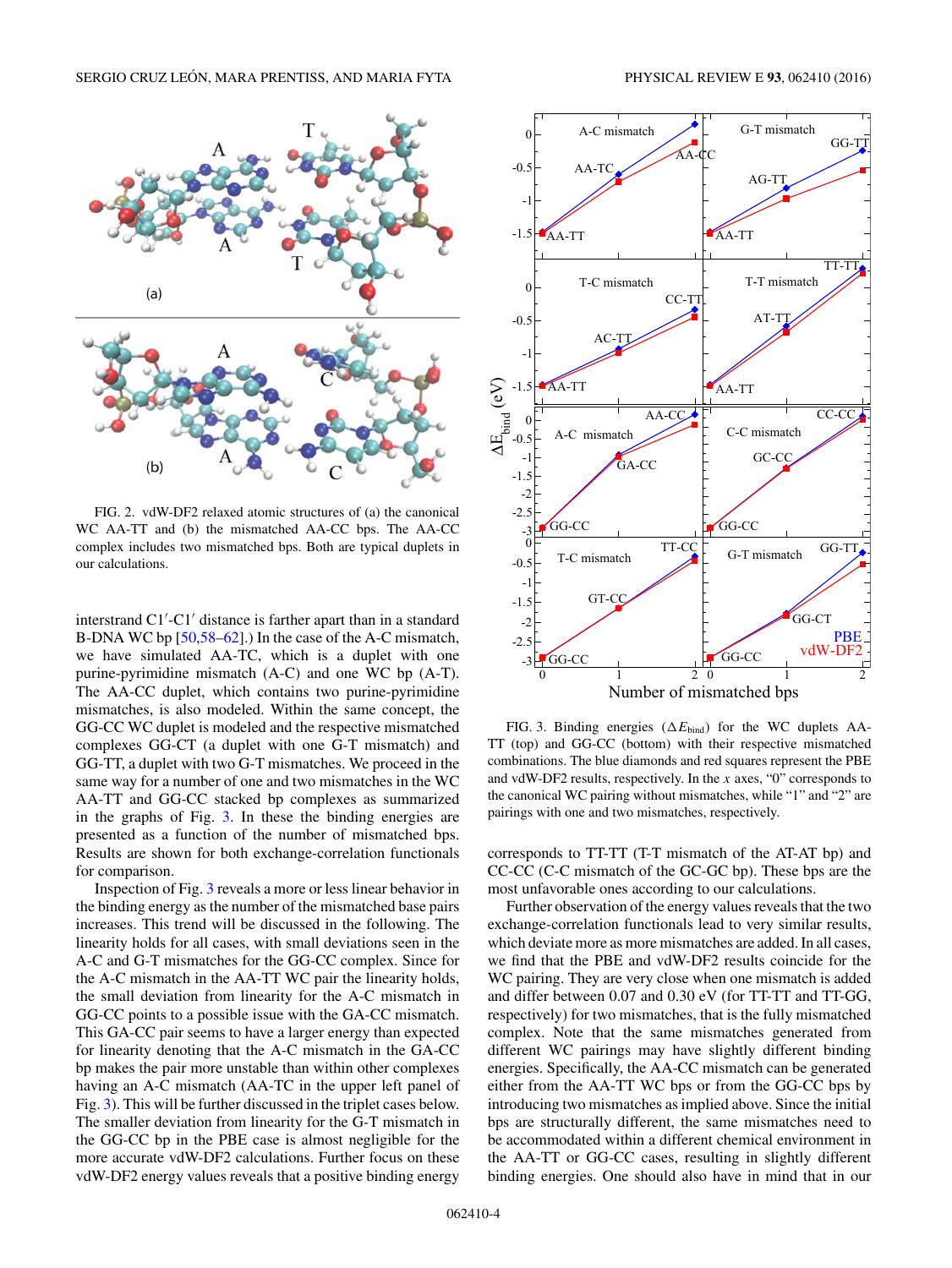<span id="page-4-0"></span>

FIG. 4. (a) The CCC-GGG triplet modeled in this work. According to our convention, this complex is formed by a 3'-C-C-C-5' strand bonded to a 5'-G-G-G-3' strand. In (b) a TTG-CCC triplet with two mismatched bps is shown.

equilibration process the backbone has been kept fixed, not allowing for a completely free relaxation, which could also affect the respective energies.

# **C. Triplets**

Following the same procedure described in Sec. [III B,](#page-2-0) we move to triplets, that is bp complexes with three base pairs. Typical WC and mismatched triplets studied in this work are represented in Fig. 4. A WC AAA-TTT triplet includes a 3'-A-A-A-5' strand paired with its complementary 5'-T-T-T-3' strand. For example, representative triplet complexes with up to three A-C mismatches are AAA-TTT, AAA-TTC, AAA-TCC, and AAA-CCC. Similarly, for up to three T-T mismatches the respective triplets are AAA-TTT, AAT-TTT, ATT-TTT, and TTT-TTT, while for the G-T mismatches we model the bp complexes AAA-TTT, AAG-TTT, AGG-TTT, and GGG-TTT. Within the same spirit, the complexes for the C-T mismatch are AAA-TTT, AAC-TTT, ACC-TTT, and CCC-TTT. For the GGG-CCC bp the incorporation of mismatches is done in the same way. All binding energies for the triplets obtained using the vdW-DF2 exchange-correlation functional are summarized in Fig. 5.

This figure reveals that similar to the duplet cases, in the triplet cases the binding energy varies linearly with the number of mismatched bps. A deviation is observed in the A-C mismatch of the GGG-CCC bp, which again involves



FIG. 5. Binding energy  $(\Delta E_{\text{bin}})$  for the WC triplets AAA-TTT (top) and GGG-CCC (bottom) with their respective mismatched combinations as a function of the number of mismatched base pairs. In the  $x$  axes, " $0$ " corresponds to the canonical pairing without mismatches, while "1," "2," and "3" denote one, two, and three mismatches, respectively. All results are based on the vdW-DF2 functional.

the A-C pair as in the duplet A-C mismatch discussed in the previous section. The calculations for the triplets confirm that the A-C mismatch is indeed unfavorable compared to other mismatches. Positive binding energies were found in all fully mismatched complexes (i.e., bp complexes with three mismatches) denoting unfavorable mismatching. An exception was found for the T-C mismatch for which the CCC-TTT complex has a negative binding energy. Regarding the AAA-TTT triplets, we observe a trend with respect to the type of mismatch. Specifically, the T-C mismatches have overall lower binding energies, followed by the T-G and the A-C mismatches. The case of the T-T mismatch is not clear, but has the highest energy for the triple mismatch (TTT-TTT). In the GGG-CCC triplet, the T-C mismatched cases also correspond to a lower binding energy followed by the G-T and the A-C mismatches, similar as in the AAA-TTT triplets. These trends point to a higher stability when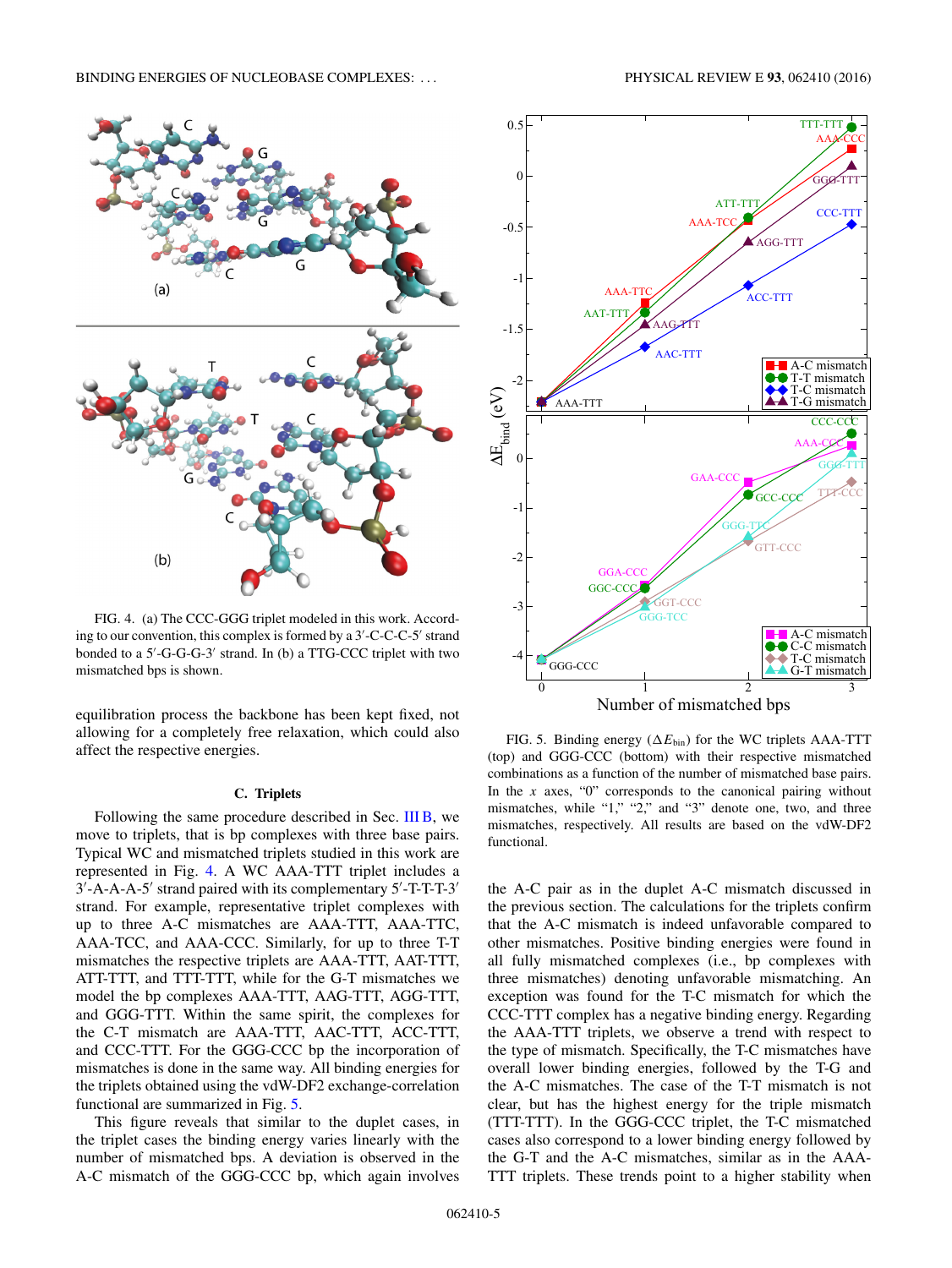<span id="page-5-0"></span>a T-C mismatch is present compared to other mismatches. According to these results, the T-C mismatch can better accommodate in the bp complexes decreasing the binding energy.

### **IV. DISCUSSION**

In order to understand in more detail the mechanism behind homology recognition of DNA, we investigated the issue of collectivity. For this, we have evaluated whether the comparison of the energetics of singlets, duplets, and triplets denote a collective behavior. We should first underline that the binding energies shown in Figs. [3](#page-3-0) and [5](#page-4-0) are large compared to experimental data  $[63]$ . For example, for the AA-TT and GG-CC canonical WC pairs, we find binding energies of −1*.*49 and −2*.*90 eV, respectively, while the experimental data correspond to −0*.*34 and −0*.*35 eV, respectively. Note, though, that the linear trends in the energies with respect to the addition of mismatches are observed here and in the experiments [\[63\]](#page-8-0) as well. However, we attribute the discrepancy between theoretical and experimental values mainly to the fact that the sugar-phosphate backbone was kept fixed throughout the relaxations not allowing for a completely free relaxation of the structures. This was done due to the very small size of the DNA strands, which would otherwise not keep their helical conformation during a full relaxation. In addition, our simulations are static and are performed at 0K. Note that quantitatively the DFT results are not as accurate as higher order *ab initio* calculations but can qualitatively capture the trends presented in the figures. These trends are of interest in this work and not the exact binding energy values. The qualitative comparison of the binding energies for all bp complexes is sufficient in providing additional details in the HR process.

First, we assess the role of the backbone in the complexes following up the comments regarding the singlets with and without a backbone. An inspection of the binding energies of the A-T (with the backbone) ( $E_{bind} = -0.70$  eV), AA-TT ( $E_{bind} = -1.49 \text{ eV}$ ), and AAA-TTT ( $E_{bind} = -2.21 \text{ eV}$ ) cases, reveals that there is a similar decrease of about −0*.*7 eV in the binding energy starting from A-T and adding one and two A-T pairs for constructing the duplet and triplet, respectively. The fact that each addition of one A-T unit to an A-T based complex (singlet or duplet) adds the same amount of energy to the binding energy of the resulting complex (duplet or triplet), which is almost the same as the binding energy of the single A-T unit, clearly denotes that the contribution of the backbone to the binding energy of the complexes is indeed very small. Accordingly, at a first approximation, the backbone can be neglected in the energetics analysis.

Collectivity, effects within the bp complexes will be first assessed by comparing the energy of a duplet (or a triplet) to the sum of the singlet energies composing the duplet (or triplet). For a WC pairing, our results point to a minor effect in considering the complexes as a whole or as a sum of singlets. As an example, we look at the difference of the binding energy of the WC duplet AA-TT (collective case) from the binding energies of two A-T singlets (noncollective case). Taking into account the vdW-DF2 binding energies

given in Table [II](#page-2-0) and Figs. [3](#page-3-0) and [5,](#page-4-0) this difference is very small, about  $-0.09(0.01)$  eV. For the triplet WC AAA-TTT, the difference in the binding energy of the complex from the respective value for three A-T singlets is −0*.*11(0.04) eV for the singlet with(without) the backbone, respectively. The results for the G-C pairing are quite similar, with a difference between the collective and noncollective cases of −0*.*38(−0*.*36) eV and −0*.*30(−0*.*27) eV for the WC duplet and triplet, respectively. The numbers above are based on the singlets with the backbone. In parentheses are the differences in the binding energies based on the singlets without the backbone. Our results show first that when accounting for the backbone in the singlets, the differences in the binding energies of the collective from the noncollective cases are all negative, denoting higher binding energies for the latter cases. A second observation based on the energy analysis above indeed links to a collectivity effect [\[40\]](#page-7-0), which is though expected to play a moderate role in the recognition process. In the AT complexes, the binding energy differences between the collective cases are small. In the GC complexes, these differences are higher, but still the relative differences are between 7 and 15% and seem to decrease as more bps are added. As discussed above, the backbone slightly contributes to the binding energies of the bp complexes. For this reason, the fact that the complexes include backbones of different sizes was not considered as it should only slightly alter the results.

For noncanonical pairing, that is for mismatches, the binding energy increases with the number of mismatches, as expected. For both duplets and triplets this variation in energy is linear, though the slopes of the lines change for different mismatches as evident from Figs. [3](#page-3-0) and [5.](#page-4-0) This increase in the binding energy denotes less favorable binding than the WC pairing, pointing to a lower probability in having mismatches. Based on experimental data, it was proposed that the addition of a mismatched base pair into a WC bp complex does not significantly influence the free energy of the WC bps [\[63\]](#page-8-0). The results of our study can confirm this finding. Based on the values of the binding energies in Figs. [3](#page-3-0) and [5](#page-4-0) we summarize the binding energies of duplets and triplets with one mismatch and show these in the bar chart of Fig. [6.](#page-6-0) All AA-TT or GG-CC duplets with one mismatch are compared to the respective singlets, A-T or G-C (black lines in the figure). Similarly the AAA-TTT and GGG-CCC triplets with one mismatch are compared to the duplet cases, AA-TT and GG-CC (again the black lines), respectively. The comparison reveals that the relative difference in the binding energies of the duplets with respect to the WC singlets with one mismatch are in the range 1–45%. The fact, that the energy differences are larger than expected and some of our results seem to deviate from previous experimental observations about the influence of a single mismatch on a collective destabilization [\[31\]](#page-7-0) are most probably related to temperature and solvent effects, neglected here. However, the results of Fig. [6](#page-6-0) are not necessarily inconsistent with the experimental data when considering the duplet case, which was proposed to be the case for the first 9 bps tested in RecA [\[32\]](#page-7-0).

The binding energies of the triplets with one mismatch are even closer to the respective energies of the WC duplets. The relative differences decrease to 0–17% for the triplets and are the smallest for the GGG-CCC cases.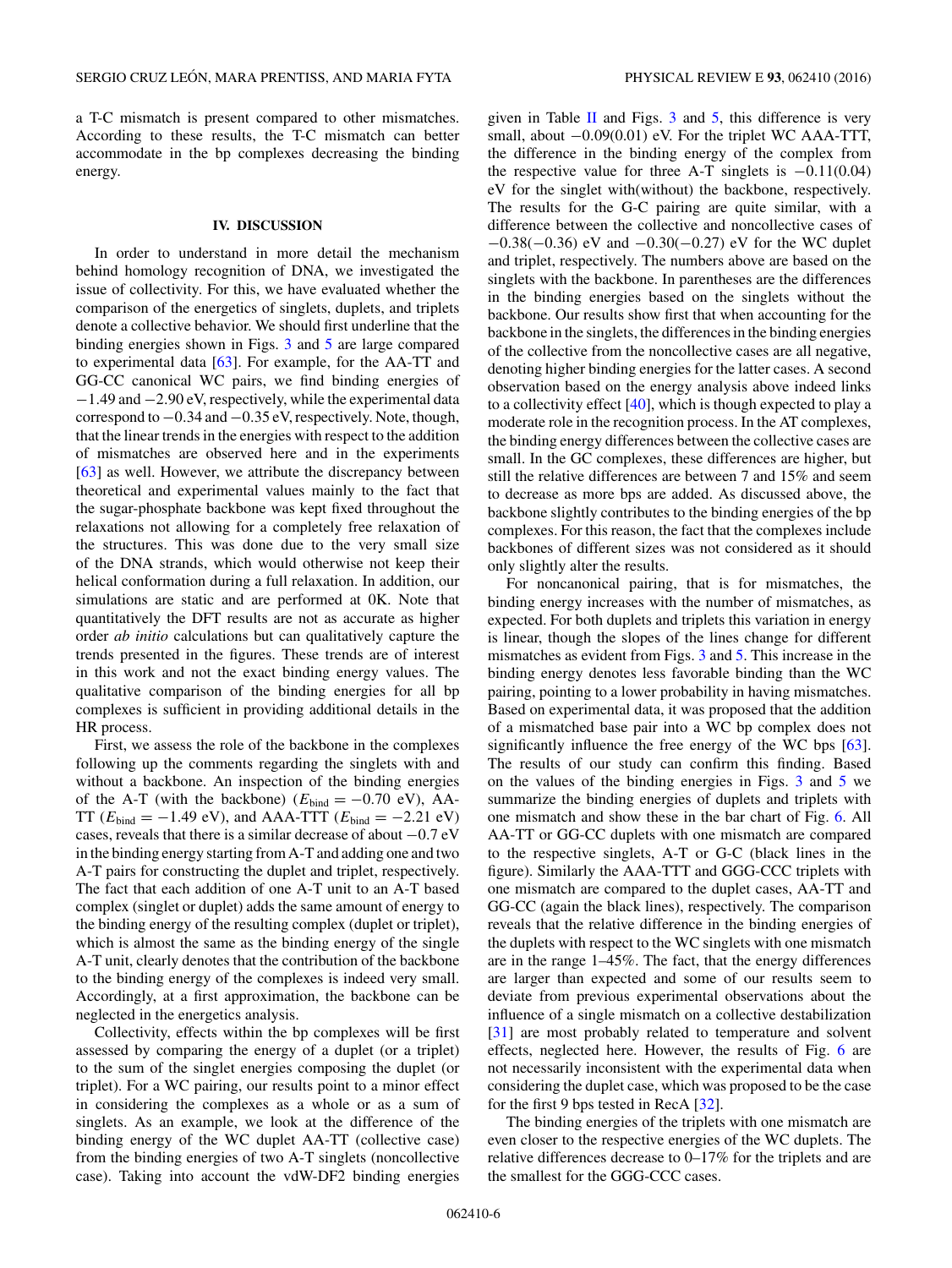<span id="page-6-0"></span>

FIG. 6. Bar chart of the binding energies of duplets and triplets with one mismatch. The energies are compared to the energies for the singlets and duplets, respectively, denoted through the black dashed line (see text). The colored labels denote the bp complexes including the mismatch.

Accordingly, projection of our results to longer bp complexes implies that the influence of the mismatch added in a canonical pairing becomes even smaller. Specifically, consider a DNA strand with *N* (with *N >* 3) WC bps and a binding energy of  $E_{\text{bind}}^N$ . Addition of one mismatched pair would increase the DNA bps to  $N + 1$  having a binding energy of  $E_{\text{bind}}^{N+1}$ . According to the above results, for these cases it is expected that  $E_{\text{bind}}^N \approx E_{\text{bind}}^{N+1}$  for the addition of one mismatch in the WC bonded strands. These results indeed suggest that the main contribution to the binding (or free) energy of a bp complex originates from the WC pairing [\[39\]](#page-7-0) and reproduces linear trends as a function of the number of WC pairs and mismatches [\[63\]](#page-8-0).

### **V. CONCLUSIONS**

Quantum mechanical simulations of canonical WC and mismatched DNA base pairs show that the binding energy of these bp complexes within dsDNA is a linear function of the number of mismatched bps. We have chosen to use DFT simulations to calculate the energetics of nucleobase complexes at a more accurate level compared to common atomistic simulations and in a computationally more efficient way than higher-order *ab initio* schemes. For this, we have neglected the RecA-DNA interactions and the surrounding fluid environment considering systems that are simplified with respect to the real structures but can produce reliable results on the qualitative energy differences of bp complexes. Accordingly, the trends we have observed are expected to be representative of the real systems and have the potential to serve as a basis for a further evaluation of collectivity effects through atomistic dynamical simulations [\[64\]](#page-8-0). In such investigations, the temperature and solvent effects could be quantitatively evaluated. It is expected that canonical conditions would impose fluctuations to the nucleobases, thus providing additional insight into their energetics.

The presence of a solvent, which can screen the charge of the DNA or interact with it by also entering into its major grooves, would also allow the investigation of a phase space supplementary to what was done here. For example, the indication that the energy differences decrease (Fig. 6) with the number of bps moving these closer to the experimental data is also related to the larger flexibility of the biomolecule in our calculations compared to the case where a solvent is present. With the inclusion of additional factors, such as temperature and solvent, the qualitative differences of the ground-state energetics of complexes of DNA bps compared to these systems in real conditions can be evaluated and serve a more complete physical understanding of the recognition process. Note, though, that the use of an implicit solvent to account for the effects of an aqueous environment would not be that efficient for two main reasons: (a) the background dielectric constant imposed by the implicit solvents will only add enthalpic effects to the enthalpic energies calculated here at 0K. The effects of a solvent are entropic and these are captured only by an explicit solvent, which could possibly also unveil additional stable conformations to those given by the enthalpic effects [\[65\]](#page-8-0). (b) An implicit solvent model neglects important effects, such as the charge hydration asymmetry, and would for this also fail to introduce the correct solvent influence [\[66\]](#page-8-0). Accordingly, the next step would be to include the solvent environment in an explicit way to fully account for the entropic effects and more closely resemble the setup of the experiments.

Using arguments based on the energetics of singlets, duplets, and triplets of canonical WC and mismatched nucleobase pairings, we have concluded that the presence of mismatched bps has a very small contribution to the binding energy of canonical pairing. This is in close agreement with recent results on other scales [\[39\]](#page-7-0) and relevant experimental data [\[63\]](#page-8-0). Depending on the simple systems modeled here, this agreement highlights the very large importance of the base-pairing in the energy profiles in DNA rather than the influence of the environment. We have found that the binding energies increase linearly with the amount of mismatching. Accordingly, the bp complexes become less stable as additional mismatched bps are included in the complex. The comparison of the binding energies of duplets and triplets (collective case) to the binding energies of the number of singlets composing them (noncollective case) reveals that collectivity should play a moderate role in defining the binding energies of bp complexes. An interpretation of this statement is that a collective test of base pairs would not considerably improve the HR process. This is related to the fact that the presence of even one mismatched bp must rapidly unbind the complex, meaning that a collectivity search would delay this unbinding in the presence of mismatches. Overall, this work has attempted to analyze the energetics of base-pair complexes. The aim was to give another perspective of the way DNA is being recognized by resorting to the binding energies of single base pairs The basis of this study was to evaluate the influence of mismatched pairing and the trends of their binding energies in comparison to canonical WC pairing. It further needs to be checked whether our finding that mismatches in longer DNA strands become even less important is still valid. Force field approximations or hybrid approaches also involving the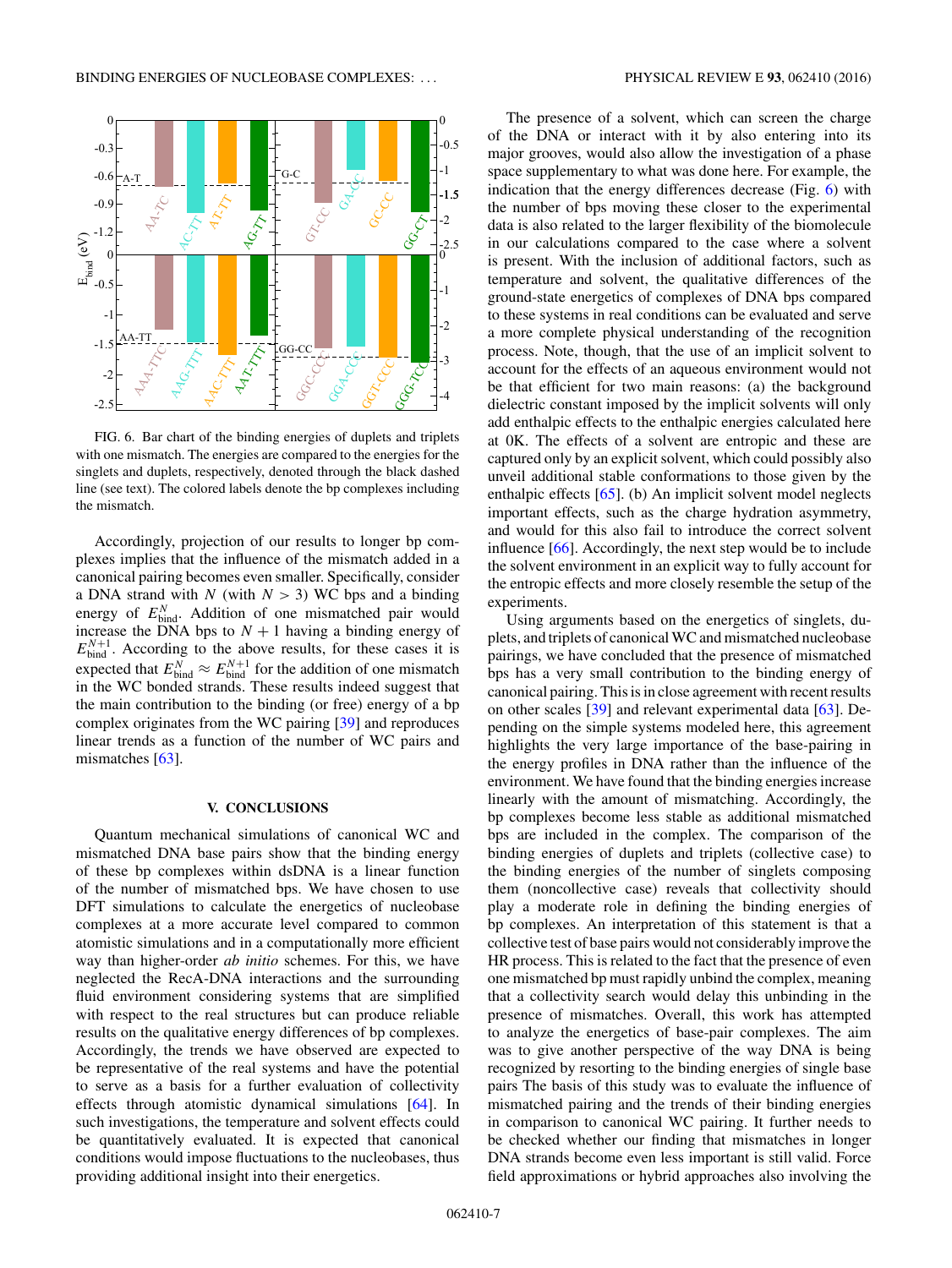<span id="page-7-0"></span>RecA-DNA interactions can project the results of this work to a larger scale and also account for environmental effects.

# **ACKNOWLEDGMENTS**

The authors thank C. Prévost for her correspondence on this work and for critically reading through the manuscript and J. Smiatek for insightful discussions on the revised version of this study. Funding from the German Funding Agency Deutsche Forschungsgemeinschaft (DFG) within the framework of

- [1] J. Cairns, [Nature](http://dx.doi.org/10.1038/289353a0) **[289](http://dx.doi.org/10.1038/289353a0)**, [353](http://dx.doi.org/10.1038/289353a0) [\(1981\)](http://dx.doi.org/10.1038/289353a0).
- [2] H. Soehnge, A. Ouhtit, and O. Ananthaswamy, [Front Biosci.](http://dx.doi.org/10.2741/A211) **[2](http://dx.doi.org/10.2741/A211)**, [D538](http://dx.doi.org/10.2741/A211) [\(1997\)](http://dx.doi.org/10.2741/A211).
- [3] R. Rundel and D. Nachtwey, [Photochem. Photobiol.](http://dx.doi.org/10.1111/j.1751-1097.1978.tb07717.x) **[28](http://dx.doi.org/10.1111/j.1751-1097.1978.tb07717.x)**, [345](http://dx.doi.org/10.1111/j.1751-1097.1978.tb07717.x) [\(1978\)](http://dx.doi.org/10.1111/j.1751-1097.1978.tb07717.x).
- [4] F. De Gruijl, [Eur. J. Cancer](http://dx.doi.org/10.1016/S0959-8049(99)00283-X) **[35](http://dx.doi.org/10.1016/S0959-8049(99)00283-X)**, [2003](http://dx.doi.org/10.1016/S0959-8049(99)00283-X) [\(1999\)](http://dx.doi.org/10.1016/S0959-8049(99)00283-X).
- [5] P. Hanawalt, *DNA Repair Mechanisms* (Elsevier, New York, 2012).
- [6] P. E. Cohen and J. W. Pollard, [Bioessays](http://dx.doi.org/10.1002/bies.1145) **[23](http://dx.doi.org/10.1002/bies.1145)**, [996](http://dx.doi.org/10.1002/bies.1145) [\(2001\)](http://dx.doi.org/10.1002/bies.1145).
- [7] M. M. Cox, [Crit. Rev. Biochem. Mol. Biol.](http://dx.doi.org/10.1080/10409230701260258) **[42](http://dx.doi.org/10.1080/10409230701260258)**, [41](http://dx.doi.org/10.1080/10409230701260258) [\(2007\)](http://dx.doi.org/10.1080/10409230701260258).
- [8] M. Radman, in *Molecular Mechanisms for Repair of DNA* (Springer, Berlin, 1975), pp. 355–367.
- [9] K. Ragunathan, C. Joo, and T. Ha, [Structure](http://dx.doi.org/10.1016/j.str.2011.06.009) **[19](http://dx.doi.org/10.1016/j.str.2011.06.009)**, [1064](http://dx.doi.org/10.1016/j.str.2011.06.009) [\(2011\)](http://dx.doi.org/10.1016/j.str.2011.06.009).
- [10] M. Cox, [Mol. Microbiol.](http://dx.doi.org/10.1111/j.1365-2958.1991.tb00775.x) **[5](http://dx.doi.org/10.1111/j.1365-2958.1991.tb00775.x)**, [1295](http://dx.doi.org/10.1111/j.1365-2958.1991.tb00775.x) [\(1991\)](http://dx.doi.org/10.1111/j.1365-2958.1991.tb00775.x).
- [11] [S. C. Kowalczykowski and A. K. Eggleston,](http://dx.doi.org/10.1146/annurev.bi.63.070194.005015) Annu. Rev. Biochem. **[63](http://dx.doi.org/10.1146/annurev.bi.63.070194.005015)**, [991](http://dx.doi.org/10.1146/annurev.bi.63.070194.005015) [\(1994\)](http://dx.doi.org/10.1146/annurev.bi.63.070194.005015).
- [12] A. Roca and M. Cox, [Crit. Rev. Biochem. Mol. Biol.](http://dx.doi.org/10.3109/10409239009090617) **[25](http://dx.doi.org/10.3109/10409239009090617)**, [415](http://dx.doi.org/10.3109/10409239009090617) [\(1990\)](http://dx.doi.org/10.3109/10409239009090617).
- [13] Z. Chen, H. Yang, and N. P. Pavletich, [Nature](http://dx.doi.org/10.1038/nature06971) **[453](http://dx.doi.org/10.1038/nature06971)**, [489](http://dx.doi.org/10.1038/nature06971) [\(2008\)](http://dx.doi.org/10.1038/nature06971).
- [14] E. Folta-Stogniew, S. O'Malley, R. Gupta, K. S. Anderson, and C. M. Radding, [Mol. Cell](http://dx.doi.org/10.1016/j.molcel.2004.08.017) **[15](http://dx.doi.org/10.1016/j.molcel.2004.08.017)**, [965](http://dx.doi.org/10.1016/j.molcel.2004.08.017) [\(2004\)](http://dx.doi.org/10.1016/j.molcel.2004.08.017).
- [15] J. M. Bartlett and D. Stirling, in *PCR Protocols*(Springer, Berlin, 2003), pp. 3–6.
- [16] W. Selbitschka, W. Arnold, U. B. Priefer, T. Rottschäfer, M. Schmidt, R. Simon, and A. Pühler, [Mol. Gen. Genet.](http://dx.doi.org/10.1007/BF00264217) **[229](http://dx.doi.org/10.1007/BF00264217)**, [86](http://dx.doi.org/10.1007/BF00264217) [\(1991\)](http://dx.doi.org/10.1007/BF00264217).
- [17] V. Brendel, L. Brocchieri, S. J. Sandler, A. J. Clark, and S. Karlin, [J. Mol. Evol.](http://dx.doi.org/10.1007/PL00006177) **[44](http://dx.doi.org/10.1007/PL00006177)**, [528](http://dx.doi.org/10.1007/PL00006177) [\(1997\)](http://dx.doi.org/10.1007/PL00006177).
- [18] A. I. Roca and M. M. Cox, [Prog. Nucl. Acid Res. Mol. Biol.](http://dx.doi.org/10.1016/S0079-6603(08)61005-3) **[56](http://dx.doi.org/10.1016/S0079-6603(08)61005-3)**, [129](http://dx.doi.org/10.1016/S0079-6603(08)61005-3) [\(1997\)](http://dx.doi.org/10.1016/S0079-6603(08)61005-3).
- [19] S. Yang, X. Yu, E. M. Seitz, S. C. Kowalczykowski, and E. H. Egelman, [J. Mol. Biol.](http://dx.doi.org/10.1006/jmbi.2000.5213) **[314](http://dx.doi.org/10.1006/jmbi.2000.5213)**, [1077](http://dx.doi.org/10.1006/jmbi.2000.5213) [\(2001\)](http://dx.doi.org/10.1006/jmbi.2000.5213).
- [20] A. Lopes, J. Amarir-Bouhram, G. Faure, M.-A. Petit, and R. Guerois, [Nucl. Acids Res.](http://dx.doi.org/10.1093/nar/gkq096) **[38](http://dx.doi.org/10.1093/nar/gkq096)**, [3952](http://dx.doi.org/10.1093/nar/gkq096) [\(2010\)](http://dx.doi.org/10.1093/nar/gkq096).
- [21] T. Ogawa, A. Shinohara, A. Nabetani, T. Ikeya, X. Yu, E. Egelman, and H. Ogawa, in *Cold Spring Harbor Symposia on Quantitative Biology* (Cold Spring Harbor Laboratory Press, New York, 1993), Vol. 58, pp. 567–576.
- [22] P. Baumann and S. C. West, [Trends Biochem. Sci.](http://dx.doi.org/10.1016/S0968-0004(98)01232-8) **[23](http://dx.doi.org/10.1016/S0968-0004(98)01232-8)**, [247](http://dx.doi.org/10.1016/S0968-0004(98)01232-8) [\(1998\)](http://dx.doi.org/10.1016/S0968-0004(98)01232-8).
- [23] B. de Massy, [Trends Genet.](http://dx.doi.org/10.1016/S0168-9525(03)00201-4) **[19](http://dx.doi.org/10.1016/S0168-9525(03)00201-4)**, [514](http://dx.doi.org/10.1016/S0168-9525(03)00201-4) [\(2003\)](http://dx.doi.org/10.1016/S0168-9525(03)00201-4).
- [24] K. J. Hillers and A. M. Villeneuve, [Curr. Biol.](http://dx.doi.org/10.1016/j.cub.2003.08.026) **[13](http://dx.doi.org/10.1016/j.cub.2003.08.026)**, [1641](http://dx.doi.org/10.1016/j.cub.2003.08.026) [\(2003\)](http://dx.doi.org/10.1016/j.cub.2003.08.026).
- [25] C. Danilowicz, E. Feinstein, A. Conover, V. W. Coljee, J. [Vlassakis, Y.-L. Chan, D. K. Bishop, and M. Prentiss,](http://dx.doi.org/10.1093/nar/gkr855) Nucl. Acids Res. **[40](http://dx.doi.org/10.1093/nar/gkr855)**, [1717](http://dx.doi.org/10.1093/nar/gkr855) [\(2012\)](http://dx.doi.org/10.1093/nar/gkr855).

the SFB716 collaborative network "Dynamic simulation of systems with large particle numbers" is greatly acknowledged. This work was performed on the computational resource bwUniCluster funded by the Ministry of Science, Research, and the Arts Baden-Württemberg (MWK) and the Universities of the State of Baden-Württemberg, Germany, within the framework program bwHPC. M.F. acknowledges support from the Juniorprofessorenprogramm funded by the Ministry of Science, Research, and the Arts Baden-Württemberg (MWK).

- [26] O. N. Voloshin and R. D. Camerini-Otero, [Mol. Cell](http://dx.doi.org/10.1016/j.molcel.2004.09.010) **[15](http://dx.doi.org/10.1016/j.molcel.2004.09.010)**, [846](http://dx.doi.org/10.1016/j.molcel.2004.09.010) [\(2004\)](http://dx.doi.org/10.1016/j.molcel.2004.09.010).
- [27] A. Barzel and M. Kupiec, [Nat. Rev. Genet.](http://dx.doi.org/10.1038/nrg2224) **[9](http://dx.doi.org/10.1038/nrg2224)**, [27](http://dx.doi.org/10.1038/nrg2224) [\(2008\)](http://dx.doi.org/10.1038/nrg2224).
- [28] I. De Vlaminck, M. T. van Loenhout, L. Zweifel, J. den Blanken, K. Hooning, S. Hage, J. Kerssemakers, and C. Dekker, [Mol. Cell](http://dx.doi.org/10.1016/j.molcel.2012.03.029) **[46](http://dx.doi.org/10.1016/j.molcel.2012.03.029)**, [616](http://dx.doi.org/10.1016/j.molcel.2012.03.029) [\(2012\)](http://dx.doi.org/10.1016/j.molcel.2012.03.029).
- [29] L. Jiang and M. Prentiss, [Phys. Rev. E](http://dx.doi.org/10.1103/PhysRevE.90.022704) **[90](http://dx.doi.org/10.1103/PhysRevE.90.022704)**, [022704](http://dx.doi.org/10.1103/PhysRevE.90.022704) [\(2014\)](http://dx.doi.org/10.1103/PhysRevE.90.022704).
- [30] J. Vlassakis, E. Feinstein, D. Yang, A. Tilloy, D. Weiller, J. Kates-Harbeck, V. Coljee, and M. Prentiss, [Phys. Rev. E](http://dx.doi.org/10.1103/PhysRevE.87.032702) **[87](http://dx.doi.org/10.1103/PhysRevE.87.032702)**, [032702](http://dx.doi.org/10.1103/PhysRevE.87.032702) [\(2013\)](http://dx.doi.org/10.1103/PhysRevE.87.032702).
- [31] I. I. Cisse, H. Kim, and T. Ha, [Nat. Struct. Mol. Biol.](http://dx.doi.org/10.1038/nsmb.2294) **[19](http://dx.doi.org/10.1038/nsmb.2294)**, [623](http://dx.doi.org/10.1038/nsmb.2294) [\(2012\)](http://dx.doi.org/10.1038/nsmb.2294).
- [32] A. Peacock-Villada, V. Coljee, C. Danilowicz, and M. Prentiss, [PLos ONE](http://dx.doi.org/10.1371/journal.pone.0130875) **[10](http://dx.doi.org/10.1371/journal.pone.0130875)**, [e0130875](http://dx.doi.org/10.1371/journal.pone.0130875) [\(2015\)](http://dx.doi.org/10.1371/journal.pone.0130875).
- [33] M. M. Cox, in *Molecular Genetics of Recombination* (Springer, Berlin, 2007), pp. 135–167.
- [34] M. M. Cox, [Nat. Rev. Mol. Cell. Biol.](http://dx.doi.org/10.1038/nrm2099) **[8](http://dx.doi.org/10.1038/nrm2099)**, [127](http://dx.doi.org/10.1038/nrm2099) [\(2007\)](http://dx.doi.org/10.1038/nrm2099).
- [35] C. Prévost and M. Takahashi, [Q. Rev. Biophys.](http://dx.doi.org/10.1017/S0033583504003956) **[36](http://dx.doi.org/10.1017/S0033583504003956)**, [429](http://dx.doi.org/10.1017/S0033583504003956) [\(2003\)](http://dx.doi.org/10.1017/S0033583504003956).
- [36] A. Peacock-Villada, D. Yang, C. Danilowicz, E. Feinstein, N. [Pollock, S. McShan, V. Coljee, and M. Prentiss,](http://dx.doi.org/10.1093/nar/gks769) Nucl. Acids Res. **[40](http://dx.doi.org/10.1093/nar/gks769)**, [10441](http://dx.doi.org/10.1093/nar/gks769) [\(2012\)](http://dx.doi.org/10.1093/nar/gks769).
- [37] Y. Savir and T. Tlusty, [Mol. Cell](http://dx.doi.org/10.1016/j.molcel.2010.10.020) **[40](http://dx.doi.org/10.1016/j.molcel.2010.10.020)**, [388](http://dx.doi.org/10.1016/j.molcel.2010.10.020) [\(2010\)](http://dx.doi.org/10.1016/j.molcel.2010.10.020).
- [38] K. Klapstein, T. Chou, and R. Bruinsma, [Biophys. J.](http://dx.doi.org/10.1529/biophysj.104.039578) **[87](http://dx.doi.org/10.1529/biophysj.104.039578)**, [1466](http://dx.doi.org/10.1529/biophysj.104.039578) [\(2004\)](http://dx.doi.org/10.1529/biophysj.104.039578).
- [39] D. Yang, B. Boyer, C. Prévost, C. Danilowicz, and M. Prentiss, [Nucl. Acids Res.](http://dx.doi.org/10.1093/nar/gkv883) **[43](http://dx.doi.org/10.1093/nar/gkv883)**, [10251](http://dx.doi.org/10.1093/nar/gkv883) [\(2015\)](http://dx.doi.org/10.1093/nar/gkv883).
- [40] M. Prentiss, C. Prévost, and C. Danilowicz, Crit. Rev. Biochem. Mol. Biol. **[50](http://dx.doi.org/10.3109/10409238.2015.1092943)**, [453](http://dx.doi.org/10.3109/10409238.2015.1092943) [\(2015\)](http://dx.doi.org/10.3109/10409238.2015.1092943).
- [41] P. Hohenberg and W. Kohn, [Phys. Rev.](http://dx.doi.org/10.1103/PhysRev.136.B864) **[136](http://dx.doi.org/10.1103/PhysRev.136.B864)**, [B864](http://dx.doi.org/10.1103/PhysRev.136.B864) [\(1964\)](http://dx.doi.org/10.1103/PhysRev.136.B864).
- [42] W. Kohn and L. J. Sham, [Phys. Rev.](http://dx.doi.org/10.1103/PhysRev.140.A1133) **[140](http://dx.doi.org/10.1103/PhysRev.140.A1133)**, [A1133](http://dx.doi.org/10.1103/PhysRev.140.A1133) [\(1965\)](http://dx.doi.org/10.1103/PhysRev.140.A1133).
- [43] J. M. Soler, E. Artacho, J. D. Gale, A. García, J. Junquera, P. Ordejón, and D. Sánchez-Portal, [J. Phys.: Condens. Matter](http://dx.doi.org/10.1088/0953-8984/14/11/302) [14](http://dx.doi.org/10.1088/0953-8984/14/11/302), [2745](http://dx.doi.org/10.1088/0953-8984/14/11/302) [\(2002\)](http://dx.doi.org/10.1088/0953-8984/14/11/302).
- [44] N. Troullier and J. L. Martins, [Phys. Rev. B](http://dx.doi.org/10.1103/PhysRevB.43.1993) **[43](http://dx.doi.org/10.1103/PhysRevB.43.1993)**, [1993](http://dx.doi.org/10.1103/PhysRevB.43.1993) [\(1991\)](http://dx.doi.org/10.1103/PhysRevB.43.1993).
- [45] I. A. Filot, A. R. Palmans, P. A. Hilbers, R. A. van Santen, E. A. Pidko, and T. F. de Greef, [J. Phys. Chem. B](http://dx.doi.org/10.1021/jp1072928) **[114](http://dx.doi.org/10.1021/jp1072928)**, [13667](http://dx.doi.org/10.1021/jp1072928) [\(2010\)](http://dx.doi.org/10.1021/jp1072928).
- [46] J. Ireta, J. Neugebauer, and M. Scheffler, [J. Phys. Chem. A](http://dx.doi.org/10.1021/jp0377073) **[108](http://dx.doi.org/10.1021/jp0377073)**, [5692](http://dx.doi.org/10.1021/jp0377073) [\(2004\)](http://dx.doi.org/10.1021/jp0377073).
- [47] J. P. Perdew, K. Burke, and M. Ernzerhof, [Phys. Rev. Lett.](http://dx.doi.org/10.1103/PhysRevLett.77.3865) **[77](http://dx.doi.org/10.1103/PhysRevLett.77.3865)**, [3865](http://dx.doi.org/10.1103/PhysRevLett.77.3865) [\(1996\)](http://dx.doi.org/10.1103/PhysRevLett.77.3865).
- [48] K. Lee, É. D. Murray, L. Kong, B. I. Lundqvist, and D. C. Langreth, [Phys. Rev. B](http://dx.doi.org/10.1103/PhysRevB.82.081101) **[82](http://dx.doi.org/10.1103/PhysRevB.82.081101)**, [081101](http://dx.doi.org/10.1103/PhysRevB.82.081101) [\(2010\)](http://dx.doi.org/10.1103/PhysRevB.82.081101).
- [49] J. D. Watson, F. H. Crick *et al.*, [Nature](http://dx.doi.org/10.1038/171737a0) **[171](http://dx.doi.org/10.1038/171737a0)**, [737](http://dx.doi.org/10.1038/171737a0) [\(1953\)](http://dx.doi.org/10.1038/171737a0).
- [50] S. Neidle, *Principles of Nucleic Acid Structure* (Academic Press, San Diego, 2010).